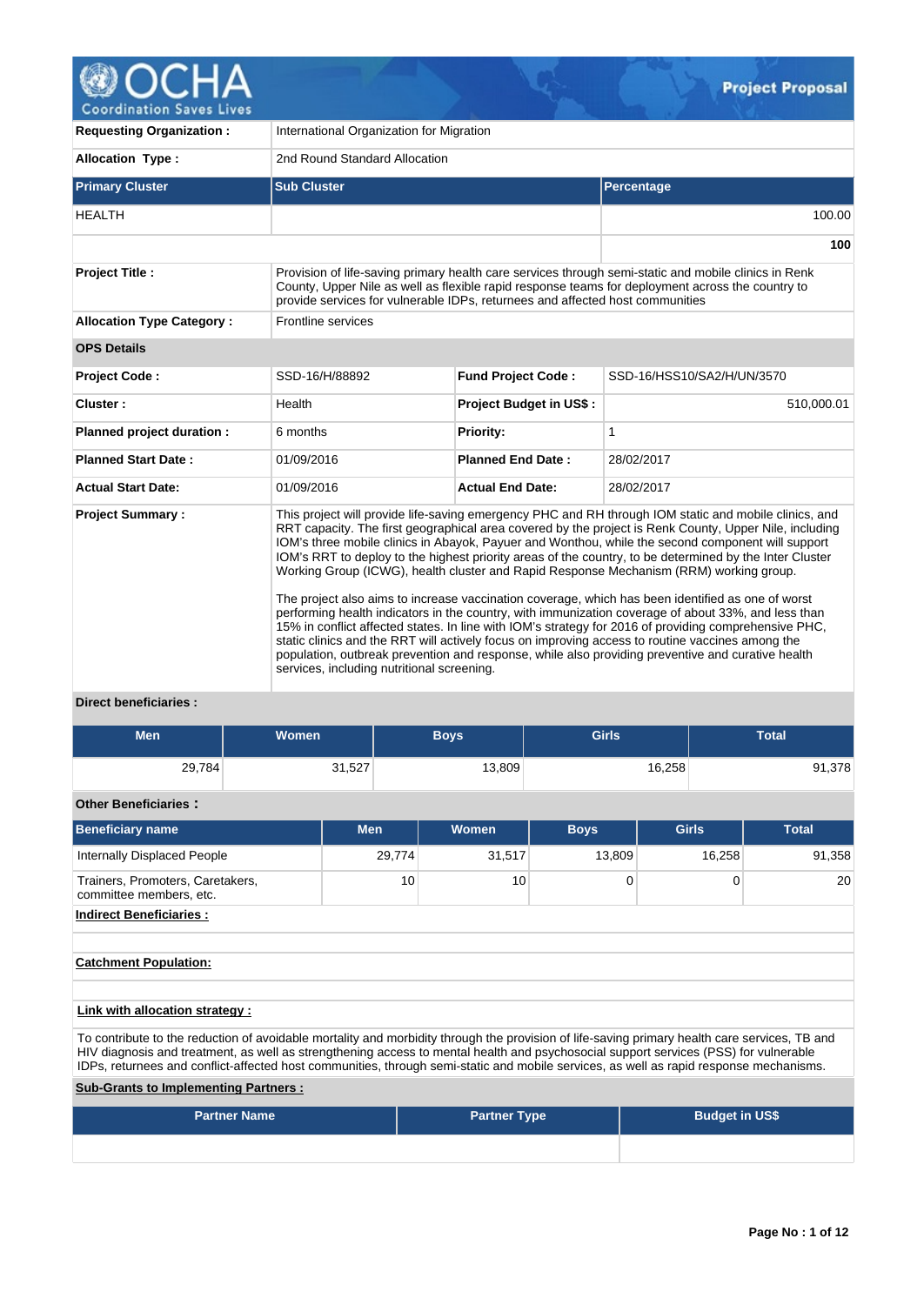### **Other funding secured for the same project (to date) :**

| <b>Other Funding Source</b>                                            | <b>Other Funding Amount</b> |
|------------------------------------------------------------------------|-----------------------------|
| OFDA (covers RRT but not Renk)                                         | 5,420,529.00                |
| Government of Japan (covers RRT and a small portion allocated to Renk) | 2,000,000.00                |
| CERF (only covers Malakal post February attack                         | 251,115.00                  |
| CHF Wau (does not cover RRT or Renk)                                   | 125,000.00                  |
|                                                                        | 7,796,644.00                |

# **Organization focal point :**

| <b>Name</b>    | <b>Title</b>                  | <b>Email</b>      | <b>Phone</b>  |
|----------------|-------------------------------|-------------------|---------------|
| iain mclellan  | <b>PSO</b>                    | imclellan@iom.int | +211920885985 |
| claire lyster  | <b>PSO</b>                    | clyster@iom.int   | +211920885985 |
| lauren Pearson | <b>Health Support Officer</b> | LPearson@iom.int  | +211920885985 |
| kelsi Kriitmaa | <b>Health Coordinator</b>     | KKriitmaa@iom.int | +211920885985 |

# **BACKGROUND**

### **1. Humanitarian context analysis**

South Sudan exhibits some of the worst global health indicators with a maternal mortality rate of 2,054/100,000 live births and an under five mortality rate of 104/1000 live births (WHO 2015). Evidence shows that population displacement exacerbates poor health outcomes due to lack of access to preventive, curative and referral services, destruction of public health infrastructure, and disruption of continuity of care. This is exhibited clearly in that two years after the crisis, access to primary health care (PHC) services continues to be difficult for a large majority of the population. In the three most conflict affected areas including Unity, Upper Nile and Jonglei, 56% of health facilities are nonfunctioning (South Sudan Humanitarian response Plan 2006).

Since the original conflict erupted in December 2013, IOM has been providing lifesaving and critical interventions to internally displaced persons, refugees and host communities across the country. The country is characterized by constant population mobility due to insecurity, seasonality including a long rainy season resulting in reduced access due to weak infrastructure (mainly roads), as well as culturally and historically pastoralist movements for grazing of livestock (HRP 2016). By February 2016, more than 1.64 million people were sheltering in IDP sites, rural areas and within host communities, including over 200,000 in PoC sites at UNMISS bases (IOM DTM 2016). Conflict was reignited in July 2016 creating additional displacement and insecurity for South Sudanese populations. It is estimated that there are 1.69 Million IDPs affected by conflict in South Sudan and over 1,000,000 individuals displaced into neighboring countries (OCHA Humanitarian Bulletin Issue #12, August 2016)..

Protracted displacement affects the lives and livelihoods of the displaced and host communities. Many households have lost their homes and assets in conflict and as a result of the prolonged insecurity. The displaced populations contend with increasing insecurity, and host communities have a reduced capacity to survive as they have to share scarce resources with the displaced. The variations of population movement remain unpredictable, however what is documented is that most health risks are caused by food insecurity, limited or poor hygiene and sanitation practices including access to safe drinking water, preference of women to give birth at home, seasonal disease outbreaks, and chronic exposure to violence have made women, men, boys and girls, in many areas of the country.

For these aforementioned reasons, the health care system in South Sudan is required to be flexible and innovative in order to provide access to health care for the population. IOM does this through provision of primary health care (PHC) and reproductive health (RH) through both semi-static and mobile clinics and rapid response teams (RRT) across South Sudan.

### **2. Needs assessment**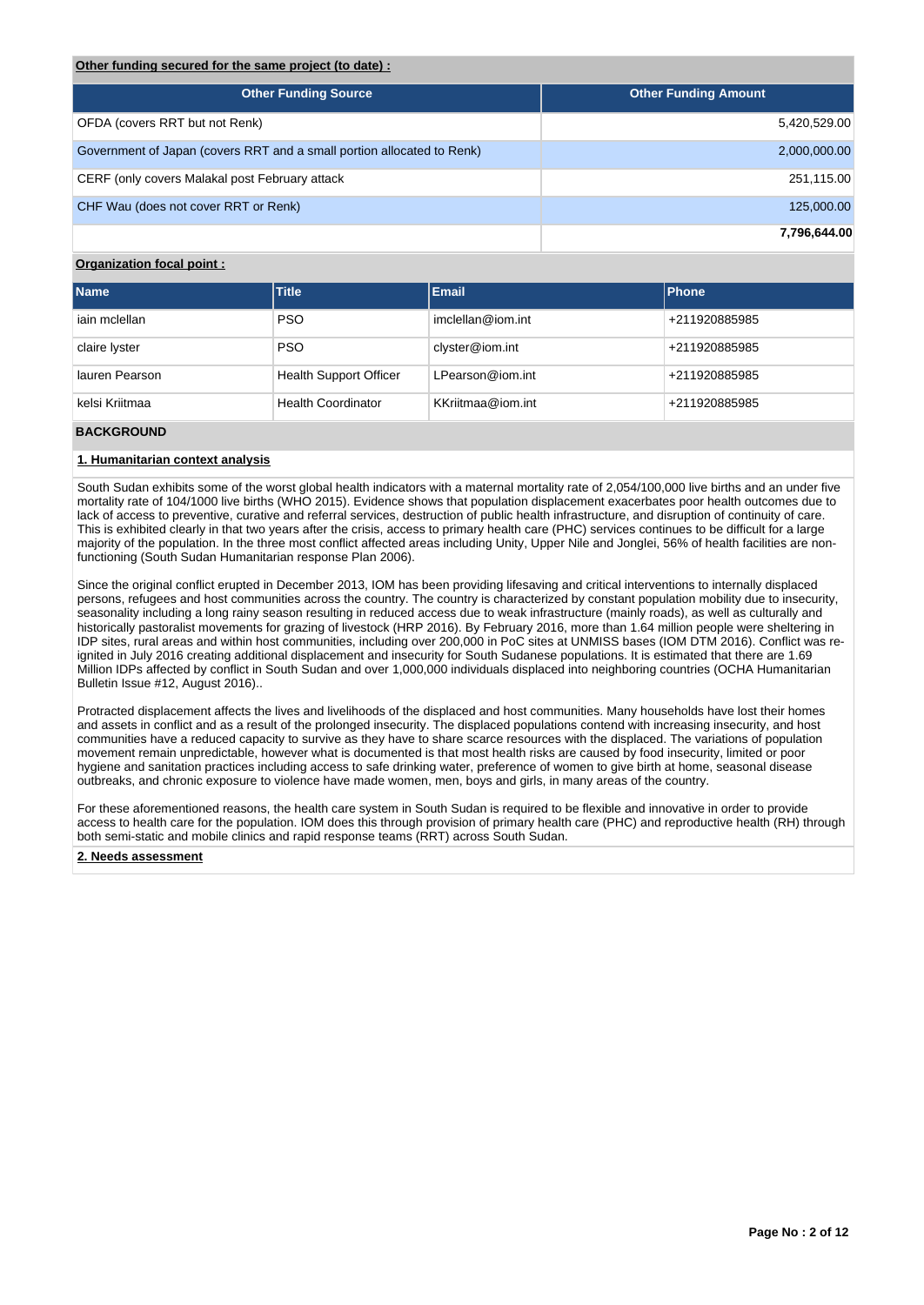Since January 2014, IOM has been providing lifesaving PHC and referral services and comprehensive reproductive health care including the Minimum Initial Service Package (MISP), antenatal and postnatal as well as emergency obstetric and normal deliveries, Prevention of Mother to Child Transmission of HIV (PMTCT) and family planning, mass and routine immunizations, nutritional screening, as well as health education in Upper Nile and Unity States. Overall, IOM has conducted more than 330,000 consultations across all six clinics 89% of which were for internally displaced persons (data from2015/2016)

In 2015, Malakal, IOM has conducted more than 47,000 consultations for men, women, girls and boys; and vaccinated more than 60,000 children under five through routine and mass vaccination. IOM has a strong reproductive health programme, and was the first organization to begin providing PMTCT for pregnant mothers. Moreover, in 2015 IOM conduct an about 1760 facility-based deliveries , in the presence of a skilled midwife. Furthermore, IOM is one of two agencies responding to an estimated 45,000 IDPs in Renk County, providing lifesaving basic services through three semi-static clinics located in Abayok, Payuer and Wonthou communities.

The project also aims to increase vaccination coverage, which has been identified as one of worst performing health indicators in the country, with immunization coverage of about 33%, and less than 15% in conflict affected states. In line with IOM's strategy for 2016 of providing comprehensive PHC, static clinics and the RRT will actively focus on improving access to routine vaccines among the population, outbreak response and prevention, while also providing preventive and curative health services.

Furthermore, IOM will contribute to the prevention and response of waterborne diseases in the target area using a two-fold approach focusing on direct services and health education/promotion. Closely linked with environmental management, waterborne diseases are best prevented through community-wide mechanisms of good hygiene practices, access to adequate sanitation facilities and clean water. IOM's comparative advantage lies in its role as a strong partner for both the Health and WASH clusters, particularly through IOM's designation as WASH Cluster lead for Upper Nile State.

Population estimations in Renk County vary greatly, IOM uses an estimated IDP population of 22,784 (IOM DTM 2016), 54,365 host community (2009 census divided in half and similar to reports in Medair's most recent SMART survey) for a total catchment population of 77,151. These numbers have been validated by the County Health Department; however, all stakeholders agree that an accurate population estimation remains unknown in the wake of constant population movements. IOM is one of only two agencies responding Renk County, providing lifesaving basic services through three semi-static clinics located in Abayok, Payuer and Wonthou communities. In 2015 in Renk County, IOM conducted more than 57,000 consultations and immunized more than 36,500 children under five through routine vaccination. Furthermore, in 2015 Renk started undertaking facility-based deliveries. In 2016 in the first half of the year, IOM undertook 29,033 health consultations, vaccinated 4,472 children, and facilitated 261 facility based births. Currently there are no HIV or TB services in Renk County.

In the first half of the 2016 IOM's RRT conducted 11 RRT missions to Bentiu PoC (measles Campaign and LLIN distribution) and Bentiu Hospital (mobile clinic), Unity; Malakal PoC (measles campaign and surge support post February attack) and Renk County (LLIN distribution) Upper Nile; Weichdeng, Jonglei (mobile clinic); Aweil West (measles campaign), NBeG; Yirol East and West, Lakes (measles campaign); Wau town, WBeG (four mobile clinics); and UNMISS Tongping transit site in Juba (mobile cl

#### **3. Description Of Beneficiaries**

This project proposal will focus on crisis affected populations, including both IDPs and vulnerable host communities. Within these target populations, IOM will focus on ensuring access to services for the women, men, boys and girls along with the most vulnerable among these groups such as the youth, elderly, persons with disabilities and pregnant and lactating women.

In line with health cluster strategy, IOM will maintain its commitment to engaging with affected individuals and communities at all phases of the programme cycle through the use of focus group discussions with women, men and youth on issues concerning their health. The use of IOM's breastfeeding groups and youth activities in health promotion is one example of how IOM engages the community in a sustainable and accountable manner to determine context and culturally appropriate need-based responses.

Consultations for health beneficiaries are calculated as follows:

Renk (population figures and health consultations)

- IDPs: 22,787 (IOM DTM 2016) – 100% of the IDP population = 22,787

- Host Community: 54,365 (Census data, discussions with stakeholders, and comparison with Medair's recent SMART survey) - 60% of the Host Community population = 32,619

- Total Population: 77,152

- Estimated health consultation/year per person = 0.4 (77,152\*0.4=30,860)

- \*\*\*Total health consultations: 15,430 direct beneficiaries (6 months)\*\*\*\*

RRT (broken down by consultation numbers only, as population of Counties/Payams where RRT to be deployed is unknown)

- Two RRT missions, duration of 6 weeks (average based on 2015/16 IOM trends)

- 126 consultations/day, 6 days/week = 4,543 consultations/mission

- \*\*\*Total consultations: 9,085 consultations/direct beneficiaries (2 RRT missions)\*\*\*

MASS Vaccinations - 2 Mass Vaccination Campaigns, approximate population of 60,000 each, total population 120,000

Total beneficiaries calculated for this project include: Births attended: 508 Outpatient consultations: 24,515 Staff trained on disease surveillance: 20 Health education and promotion: 42,000 measles vaccinations in emergency situations: 24,335 \*\*\*Total: 91,378 direct beneficiaries.\*\*\*

**4. Grant Request Justification**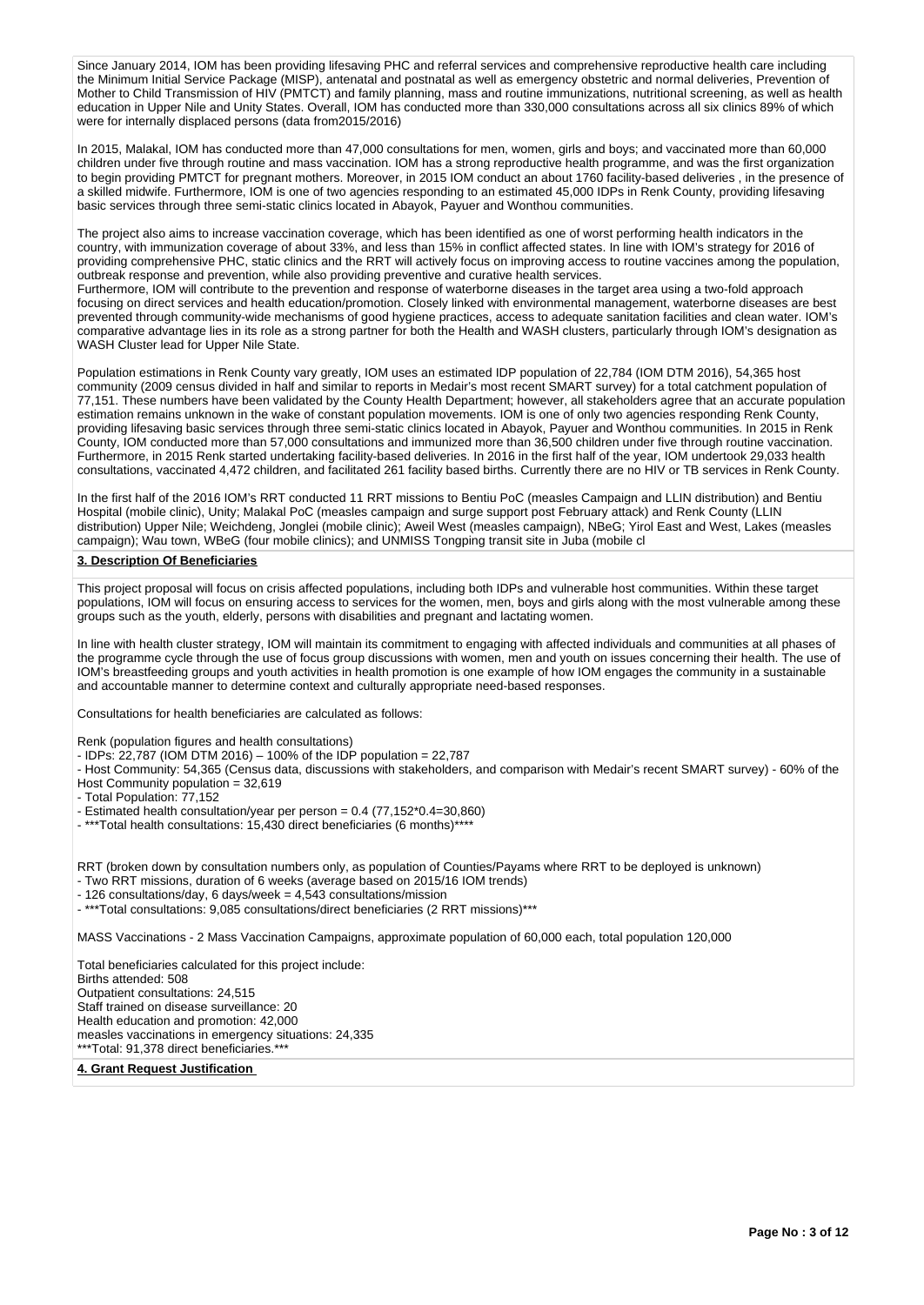Since January 2014, IOM has been providing lifesaving PHC and referral services and comprehensive reproductive health care including the Minimum Initial Service Package (MISP), antenatal and postnatal as well as emergency obstetric and normal deliveries, Prevention of Mother to Child Transmission of HIV (PMTCT) and family planning, mass and routine immunizations, nutritional screening, as well as health education in Upper Nile and Unity. In the first half of 2016, IOM provided 140,000 health consultations, vaccinated more than 150,000 children with the routine schedule of immunizations and measles through static clinics and mass vaccination efforts, and provided health education to more than 150,000 beneficiaries.

This project will provide life-saving PHC and RH through IOM static and mobile clinics, and RRT capacity. The project also aims to increase vaccination coverage, which has been identified as one of worst performing health indicators in the country, with immunization coverage of about 33%, and less than 15% in conflict affected states.

IOM will contribute to the prevention and response of waterborne diseases in the target area using a two-fold approach focusing on direct services and health education/promotion. Closely linked with environmental management, waterborne diseases are best prevented through community-wide mechanisms of good hygiene practices, access to adequate sanitation facilities and clean water. Finally, this project aims to contribute to the prevention, diagnosis and treatment of HIV and TB among IDPs. Renk currently has no HIV or TB services, and no data is available, but stakeholders agree this urgent gap needs to be immediately filled. IOM plans to commence prevention of mother to child transmission of HIV (PMTCT) in Renk County. HIV/TB is the leading cause of mortality in the PoC sites in 2016 (WHO EWARS), and trends in the poC are a relfection of the health status outside the PoC. These figures represent the critical need for emergency health partners to advocate for the support of community based DOTs. IOM also hopes to secure funding to refurbish the TB laboratory at Renk County hospital and to support TB diagnosis using an integrated community based approach with community health workers, integrated within the new Boma Health Initiative (to be rolled out by the MoH and partners) and the DFID HARISS. Note, no HIV, TB, or MHPSS costs are included within the project budget, these are cross cutting activities across all of IOM's clinics, but no cost will be covered by this CHF project.

#### **5. Complementarity**

IOM's strategy for provision of lifesaving support to vulnerable populations in need is exemplified through it's flexible model of health operations. Through a combination of static and mobile clinics and the rapid response mechanism, IOM is able to shift resources and staffing as needed, to respond to the changing needs of the population. In the 2016 rapid response team model, staff will be based within the PoC sites, providing services in between rapid response team missions, rather than based in Juba, waiting to be deployed. This shift in the deployment aspects of the rapid response team will lead to greater efficiency. Also, IOM offers the basic minimum PHC package in addition to nutritional screening and referrals, ANC, PNC and deliveries, and TB/HIV services. Furthermore, complementarity is seen through collaboration with health cluster partners to ensure coverage, and avoid duplication of services. In Malakal, IOM collaborated with IMC and MSF to ensure coverage across the sectors. Finally, as already mentioned, IOM's has a distinct advantage in its role as a strong partner for both the Health and WASH clusters, through IOM's strong presence as a health partners in both Malakal and Bentiu POC sites and as IOM's designation as WASH Cluster lead for Upper Nile State.

#### **LOGICAL FRAMEWORK**

#### **Overall project objective**

To contribute to the reduction of avoidable mortality and morbidity through the provision of life-savingPHC services, TB and HIV diagnosis and treatment, as well as strengthening access to mental health and psychosocial support services (PSS) for vulnerable IDPs, returnees and conflict-affected host communities, through semi-static and mobile services, as well as rapid response mechanisms.

| <b>HEALTH</b>                                                                                                                                                                                                                                                                                         |                                                                                                                   |                                 |
|-------------------------------------------------------------------------------------------------------------------------------------------------------------------------------------------------------------------------------------------------------------------------------------------------------|-------------------------------------------------------------------------------------------------------------------|---------------------------------|
| <b>Cluster objectives</b>                                                                                                                                                                                                                                                                             | <b>Strategic Response Plan (SRP) objectives</b>                                                                   | <b>Percentage of activities</b> |
| CO1: Improve access, and scale-up<br>responsiveness to, essential emergency<br>health care, including addressing the major<br>causes of mortality among U5C (malaria,<br>diarrhea and Pneumonia), emergency<br>obstetric care and neonate services in<br>conflict affected and vulnerable populations | HRP 2016 SO1: Save lives and alleviate<br>suffering through safe access to services and<br>resources with dignity | 75                              |
| CO <sub>2</sub> : Prevent, detect and respond to<br>epidemic prone disease outbreaks in conflict<br>affected and vulnerable populations                                                                                                                                                               | HRP 2016 SO1: Save lives and alleviate<br>suffering through safe access to services and<br>resources with dignity | 25                              |

**Contribution to Cluster/Sector Objectives :** To contribute to the reduction of avoidable mortality and morbidity through the provision of life-saving PHC services, TB and HIV diagnosis and treatment, as well as strengthening access to mental health and psychosocial support services (PSS) for vulnerable IDPs, returnees and conflict-affected host communities through semi-static and mobile services, as well as rapid response mechanisms.

### **Outcome 1**

Avoidable mortality remains under emergency threshold among target populations

### **Output 1.1**

#### **Description**

Mobile and semi-static health facilities are maintained ensuring provision of basic primary health and quality emergency obstetric care including reproductive health services.

### **Assumptions & Risks**

Assuming IDPs remain within Renk County over the duration of the project, and that the operating environment remains conducive (e.g. safe) for IOM to continue to provide services through its clinics. Assuming RRT missions can be deployed and that activities are able to be completed without hindrance or security affecting staff or implementation. Assuming that logistics are able to deliver without blockages. Risks and security and increased conflict over the dry season.

## **Activities**

**Activity 1.1.1**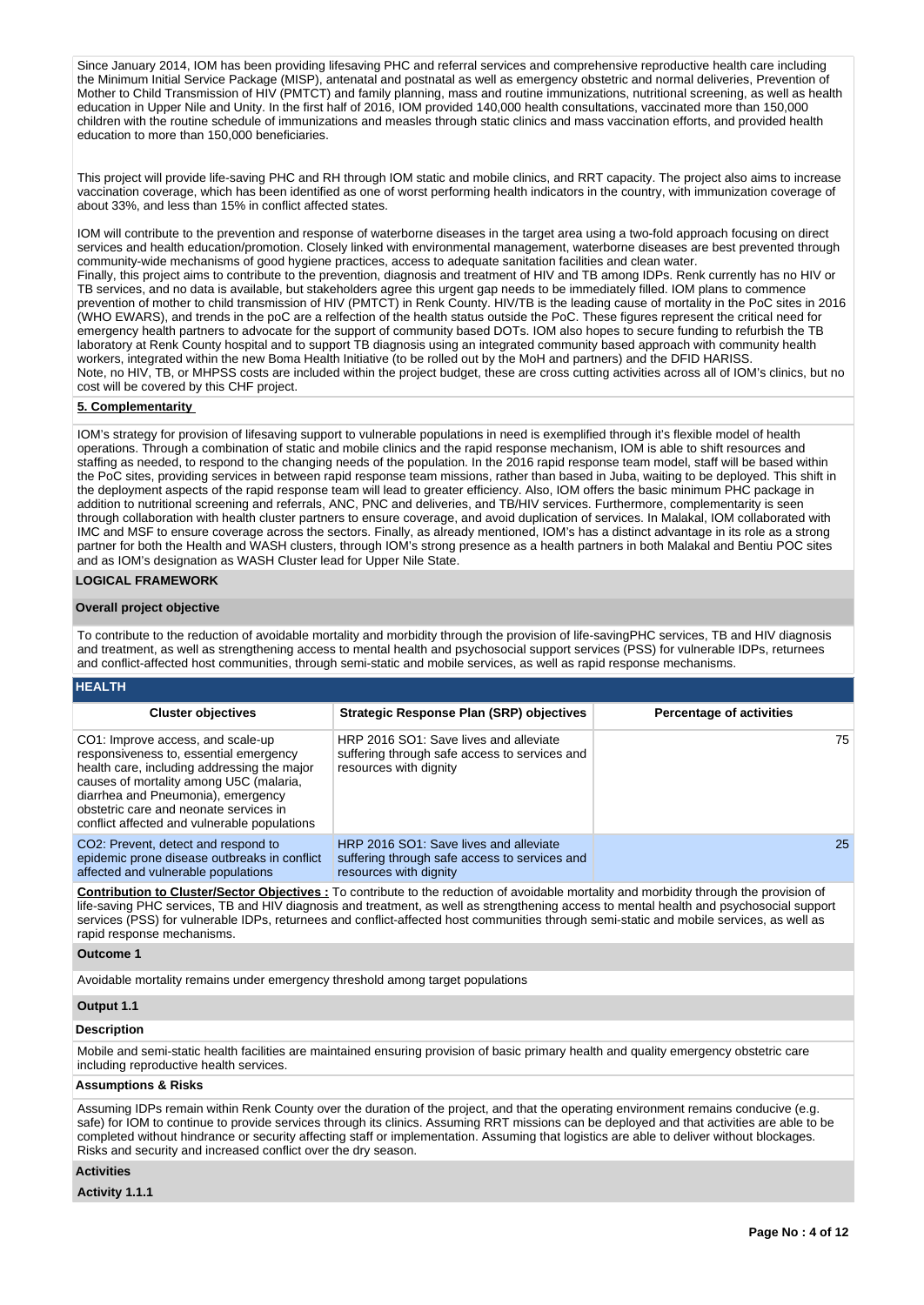Provision of basic primary health care services through mobile and semi static health facilities (general clinical and trauma care, management of communicable and non-communicable diseases)

### **Activity 1.1.2**

Provision of sexual and reproductive health services, including MISP, Emergency Obstetric and Newborn Care (EmONC), family planning and pre/post-natal care.

### **Activity 1.1.3**

Routine monitoring of service provision and reporting in EWARS

## **Activity 1.1.4**

Regular reporting of activities to Cluster and CHF as required.

### **Indicators**

|                   |                                           |                                                                                                                   | <b>End cycle beneficiaries</b> |       |      | End<br>cycle      |               |
|-------------------|-------------------------------------------|-------------------------------------------------------------------------------------------------------------------|--------------------------------|-------|------|-------------------|---------------|
| Code              | <b>Cluster</b>                            | <b>Indicator</b>                                                                                                  | <b>Men</b>                     | Women |      | <b>Boys Girls</b> | <b>Target</b> |
| Indicator 1.1.1   | HEALTH                                    | Frontline # of births attended by skilled birth<br>attendants in conflict-affected and other<br>vulnerable states |                                | 508   |      |                   | 508           |
|                   | <b>Means of Verification: IOM records</b> |                                                                                                                   |                                |       |      |                   |               |
| Indicator $1.1.2$ | HFAI TH                                   | (Frontline services): # of outpatient consultations<br>in conflict and other vulnerable states                    | 9.204                          | 9.579 | 1,88 | 3.84              | 24.515        |
|                   |                                           |                                                                                                                   |                                |       |      |                   |               |

### **Means of Verification :** IOM Records

**Output 1.2**

#### **Description**

Emergency health care is provided including health needs assessments; life-saving assistance; provision of drugs and medical supplies; routine and mass vaccinations; capacity building on management of communicable diseases.

# **Assumptions & Risks**

Assuming that activities are able to be completed without hindrance or security affecting staff or implementation. Assuming that logistics are able to deliver without blockages. Also assuming that Rapid Response teams are mobile, able to respond across country when needed. Risks are security and increased conflict over the dry season.

### **Activities**

# **Activity 1.2.1**

Provision of health needs assessments as part of a rapid, multi-sector response to include reproductive health care including referral services; logistical support and medical supplies.

### **Activity 1.2.2**

Regular data collection and reporting of emergency health activities

## **Activity 1.2.3**

Refresher trainings on epidemic prone diseases; support disease early warning response mechanisms

# **Indicators**

|                                           |                                           |                                                                                                |            | <b>End cycle beneficiaries</b> |  |                   | End<br>cycle  |
|-------------------------------------------|-------------------------------------------|------------------------------------------------------------------------------------------------|------------|--------------------------------|--|-------------------|---------------|
| Code                                      | <b>Cluster</b>                            | <b>Indicator</b>                                                                               | <b>Men</b> | <b>Women</b>                   |  | <b>Boys</b> Girls | <b>Target</b> |
| Indicator 1.2.1                           | <b>HFAITH</b>                             | Frontline # of staff trained on disease surveillance<br>and outbreak response                  | 10         | 10                             |  |                   | 20            |
|                                           | <b>Means of Verification: IOM Records</b> |                                                                                                |            |                                |  |                   |               |
| Indicator 1.2.2                           | HFAI TH                                   | Frontline # of people reached by health education<br>and promotion before and during outbreaks | 20.58      | 21.420                         |  |                   | 42.000        |
| <b>Means of Verification: IOM Records</b> |                                           |                                                                                                |            |                                |  |                   |               |
|                                           |                                           |                                                                                                |            |                                |  |                   |               |

**Outcome 2**

Increase in Vaccination coverage across conflict affected states

### **Output 2.1**

### **Description**

Routine (EPI) and mass campaign, particularly for boys and girls under five and women of childbearing age, is provided and supported.

### **Assumptions & Risks**

Assuming that activities are able to be completed without hindrance or security affecting staff or implementation. Assuming that logistics are able to deliver without blockages. Also assuming that vaccines are deliverable in a cold chain and that they are functioning and high degree of efficacy. Risks are security and increased conflict over the dry season.

# **Activities**

**Activity 2.1.1** 

Provision of and support to routine and mass campaign immunizations, particularly for boys and girls under five.

# **Activity 2.1.2**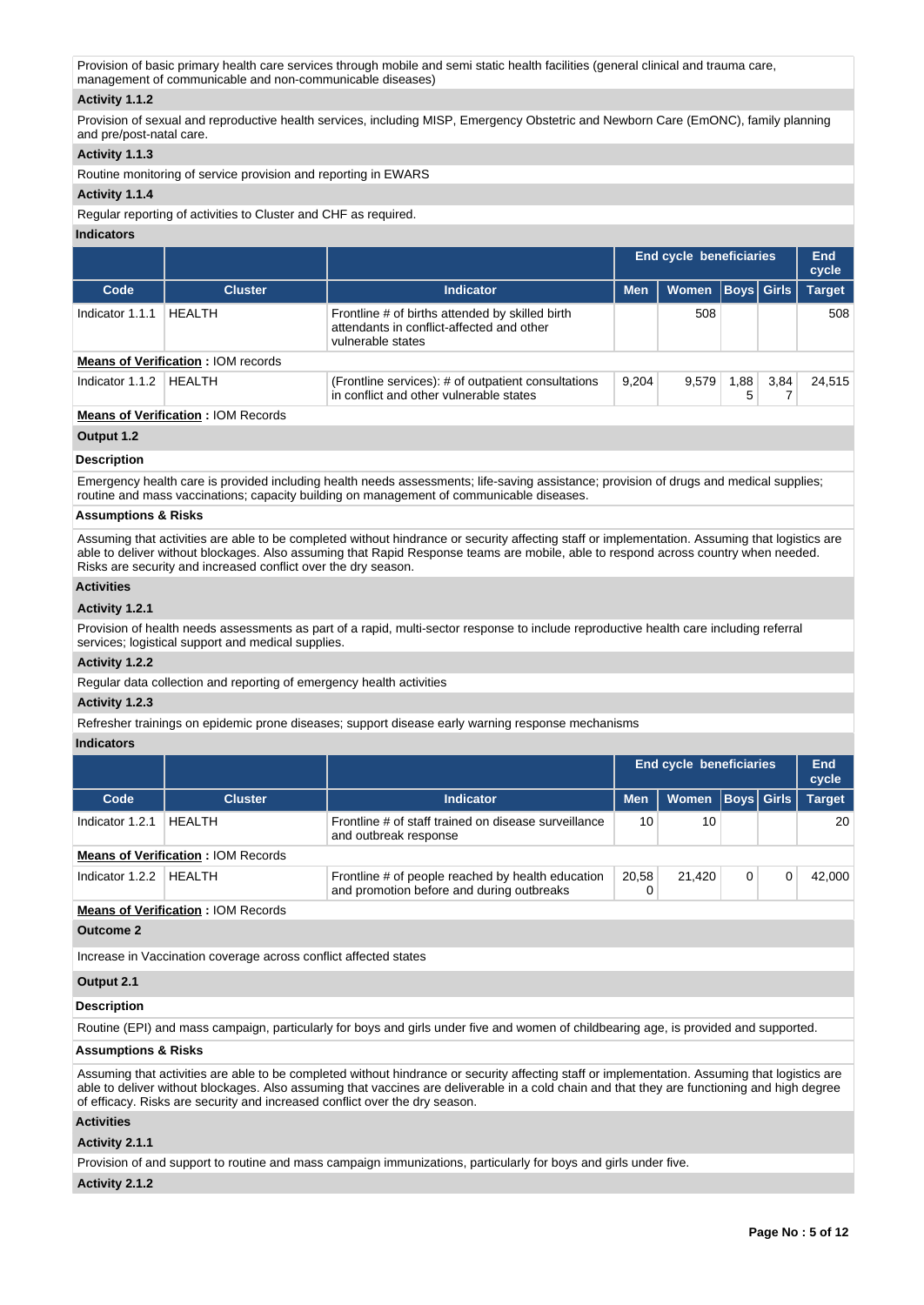Collating and reporting data from rapid response missions, including health consultations, EPI vaccinations, morbidities, RH provision and EPI vaccinations

### **Activity 2.1.3**

Regular monitoring and reporting on project, as needed

### **Indicators**

|                                                                |                |                                                                                                                |            | <b>End cycle beneficiaries</b> |            |            | End<br>cycle  |
|----------------------------------------------------------------|----------------|----------------------------------------------------------------------------------------------------------------|------------|--------------------------------|------------|------------|---------------|
| Code                                                           | <b>Cluster</b> | <b>Indicator</b>                                                                                               | <b>Men</b> | Women   Boys   Girls           |            |            | <b>Target</b> |
| Indicator 2.1.1                                                | HFAI TH        | Frontline # of children 6 to 59 months receiving<br>measles vaccinations in emergency or returnee<br>situation |            |                                | 11,9<br>24 | 12.4<br>11 | 24.335        |
| <b>Means of Verification:</b> # of kits delivered to the field |                |                                                                                                                |            |                                |            |            |               |

**Additional Targets :**

### **M & R**

# **Monitoring & Reporting plan**

IOM health staff are required to send weekly and monthly reports to IOM Juba giving statistics on the number of consultations conducted, types and scope of morbidities and vaccinations as well as details on health promotion activities. This consistent flow of information from the field allows project managers to closely monitor morbidity trends and outbreaks, as well as individual project activities and how they are contributing to the achievement of the project's expected results and overall objective. Weekly monitoring reports aggregated into monthly, quarterly and mid-year reports coupled with quarterly site visits allow managers to evaluate short, medium and long-term project progress and to address any challenges in a timely manner. Based on the WHO Health Cluster Morbidity report and the Infectious Disease Surveillance Reporting form, IOM developed an excel sheet in late 2012 to capture all data and which allows for easy sharing with relevant partners such as the WHO, the Ministry of Health at all level, county coordinating mechanism lead agencies and donors. It is expected that this same data collection tool will be used in 2016. Furthermore, the health teams hold on-site evaluation meetings every week to discuss the needs, achievements and any adjustments at the field level. Additionally, at least two field visits from IOM Juba will be conducted during the implementation of this six month project to ensure all staff are aware of reporting requirements, tools and procedures.

### **Workplan**

| <b>Activitydescription</b>                                                                                                                                                                                          | Year | 1            | 2              |  |  | 8 | 9        | 10           |                          | 12           |
|---------------------------------------------------------------------------------------------------------------------------------------------------------------------------------------------------------------------|------|--------------|----------------|--|--|---|----------|--------------|--------------------------|--------------|
| Activity 1.1.1: Provision of basic primary health care services through mobile and<br>semi static health facilities (general clinical and trauma care, management of<br>communicable and non-communicable diseases) |      |              |                |  |  |   |          |              | $x \mid x \mid x \mid x$ |              |
|                                                                                                                                                                                                                     |      | X.           | ΙX             |  |  |   |          |              |                          |              |
| Activity 1.1.2: Provision of sexual and reproductive health services, including<br>MISP, Emergency Obstetric and Newborn Care (EmONC), family planning and                                                          | 2016 |              |                |  |  |   | $\times$ | <b>X</b>     | ΙX.                      | $\mathsf{X}$ |
| pre/post-natal care.                                                                                                                                                                                                | 2017 | X.           | ΙX.            |  |  |   |          |              |                          |              |
| Activity 1.1.3: Routine monitoring of service provision and reporting in EWARS                                                                                                                                      | 2016 |              |                |  |  |   | X.       | $\times$     | $\mathsf{X}$             | $\mathsf{X}$ |
|                                                                                                                                                                                                                     | 2017 | $\mathsf{X}$ | ΙX.            |  |  |   |          |              |                          |              |
| Activity 1.1.4: Regular reporting of activities to Cluster and CHF as required.                                                                                                                                     | 2016 |              |                |  |  |   | X        | $\mathsf{X}$ | <b>X</b>                 | $\mathsf{X}$ |
|                                                                                                                                                                                                                     | 2017 | <b>X</b>     | ΙX.            |  |  |   |          |              |                          |              |
| Activity 1.2.1: Provision of health needs assessments as part of a rapid, multi-<br>sector response to include reproductive health care including referral services;                                                | 2016 |              |                |  |  |   | X.       | <b>X</b>     | ΙX.                      | $\mathsf{X}$ |
| logistical support and medical supplies.                                                                                                                                                                            | 2017 | X.           | ΙX             |  |  |   |          |              |                          |              |
| Activity 1.2.2: Regular data collection and reporting of emergency health activities                                                                                                                                |      |              |                |  |  |   | $\times$ | X.           | ΙX.                      | $\mathsf{X}$ |
|                                                                                                                                                                                                                     | 2017 | $\mathsf{X}$ | ΙX.            |  |  |   |          |              |                          |              |
| Activity 1.2.3: Refresher trainings on epidemic prone diseases; support disease<br>early warning response mechanisms                                                                                                | 2016 |              |                |  |  |   | $\times$ | <b>X</b>     | X.                       | $\mathsf{X}$ |
|                                                                                                                                                                                                                     | 2017 | <b>X</b>     | Ιx.            |  |  |   |          |              |                          |              |
| Activity 2.1.1: Provision of and support to routine and mass campaign<br>immunizations, particularly for boys and girls under five.                                                                                 | 2016 |              |                |  |  |   | X.       | X            | <b>X</b>                 | $\mathsf{X}$ |
|                                                                                                                                                                                                                     | 2017 | X.           | <sup>X</sup>   |  |  |   |          |              |                          |              |
| Activity 2.1.2: Collating and reporting data from rapid response missions, including<br>health consultations, EPI vaccinations, morbidities, RH provision and EPI                                                   | 2016 |              |                |  |  |   | $\times$ | <b>X</b>     | ΙX.                      | $\mathsf{X}$ |
| vaccinations                                                                                                                                                                                                        | 2017 | X.           | $\overline{X}$ |  |  |   |          |              |                          |              |
| Activity 2.1.3: Regular monitoring and reporting on project, as needed                                                                                                                                              | 2016 |              |                |  |  |   | X.       | <b>X</b>     | <b>X</b>                 | $\mathsf{X}$ |
|                                                                                                                                                                                                                     |      | $\mathsf{X}$ | ΙX.            |  |  |   |          |              |                          |              |
| <b>OTHER INFO</b>                                                                                                                                                                                                   |      |              |                |  |  |   |          |              |                          |              |

### **Accountability to Affected Populations**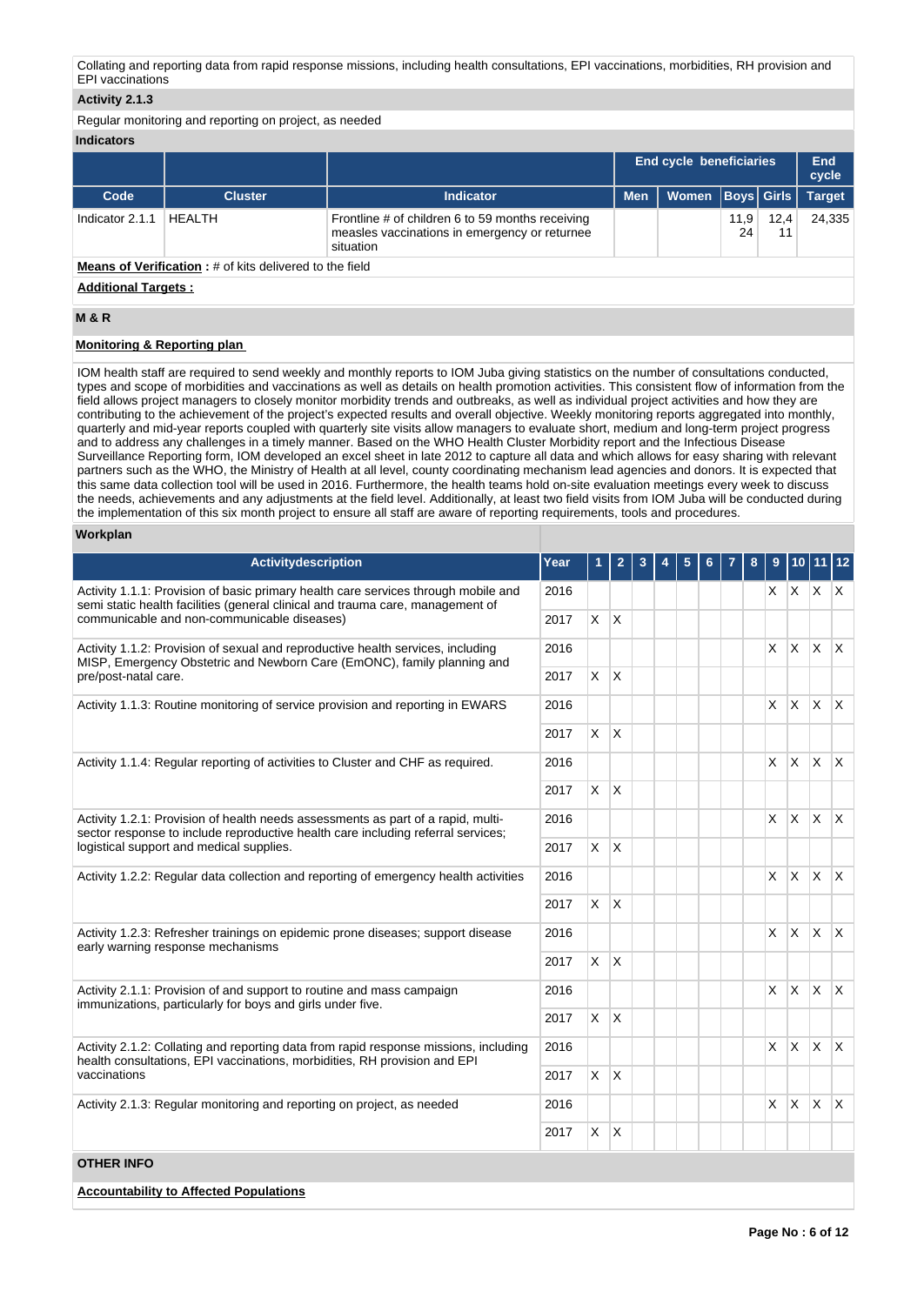In line with health cluster strategy, IOM will maintain its commitment to engaging with affected communities at all phases of the programme cycle through focus group discussions with women, men and youth on issues concerning their health. The use of IOM's breastfeeding groups and youth activities in health promotion is one example of how IOM engages the community in a sustainable and accountable manner to determine appropriate needs -based responses. IOM's M&E framework ensures that each project implemented is carried out effectively and continually reviewed in line with community needs and humanitarian frameworks.

# **Implementation Plan**

The project will be managed by IOM's Migration Health Unit (MHU) based in Juba, with close oversight by the IOM head of Sub-Office in Malakal. The project will be implemented directly by a team of qualified medical assistants, nurses, and midwives, in collaboration with traditional birth attendants from the community. The rapid response teams will be pulled for missions from existing staff stationed within the static clinics, operating in the POC. As already mentioned, this is a new model to be rolled in 2016, to maximize staff time between rapid response missions. Lessons learnt from 2014-15 show that in the time to plan the rapid response missions, staff could be providing services. The project will be monitored by IOM's Health Programme Manager, and Programme Support Officer based in Juba.

#### **Coordination with other Organizations in project area**

| Name of the organization                                          | Areas/activities of collaboration and rationale |  |  |  |  |
|-------------------------------------------------------------------|-------------------------------------------------|--|--|--|--|
| <b>Health Cluster</b>                                             | <b>Project Coordination and Strategy</b>        |  |  |  |  |
| <b>Environment Marker Of The Project</b>                          |                                                 |  |  |  |  |
| B+: Medium environmental impact with mitigation (sector quidance) |                                                 |  |  |  |  |
| Gender Marker Of The Project                                      |                                                 |  |  |  |  |

2a-The project is designed to contribute significantly to gender equality

#### **Justify Chosen Gender Marker Code**

Interventions have taken into account the specific needs of women and young girls. Specific health interventions will target the needs of women and men, girls and boys. Women and girls will be targeted with vaccinations to improve life outcomes and expectant and lactating mothers will be prioritised for awareness and education sessions. Women and girls are at high risk of gender based violence (GBV) and sexualized gender based violence (SGBV). Our health care professionals are trained on case detection and clinical management of rape (CMR) and will respond to the health needs of these patients as they are referred. Careful attention will be made to recruit and staff with gender balance so that SGBV cases can be treated by male or female staff, depending on the comfort of the patient. With regards to monitoring, data collected will be disaggregated by gender in order to assess the impact of the activities on both genders.

### **Protection Mainstreaming**

This project will cater to the latest lifesaving needs, in line with the aims and objectives of the Health Cluster. This CHF supported intervention is consistent with the basic humanitarian principles of humanity, neutrality, and impartiality. The project will support the delivery of current essential lifesaving services to continue protecting the lives of the most vulnerable groups in the escalating conflict in South Sudan, particularly women, and children in the emergency situation. This project operates with the understanding that activities will take into account equity principles that promote the protection of women and girls. This health project also take into consideration cross-cutting issues, and at all stages of the project cycle, health practitioners work with experts from CCCM, and WASH, amongst others, to ensure that programming is effective, targeted and making the most of key resources and staff for the benefit of IDPs. This multi-sector approach is only possible due to the emphasis IOM places on working directly with partners to ensure effective communications. This reduces overlap and duplication and provides the most of resources where needed the most.

#### **Country Specific Information**

# **Safety and Security**

Violent conflict remains a concern for project implementation in South Sudan, including fighting between non-state actors and SPLA as well as inter-communal violence. These factors present a constant threat to the security of staff, particularly in staff heavy projects such as emergency health responses.

To mitigate these risks, IOM is a member of the UN Department of Safety and Security (UNDSS) which includes local field structures as well as tailored protocols for South Sudan, and oversight at the country level by the Security Management Team. IOM is a permanent member of the SMT which provides recommendations and consultation on security policy and criteria in coordination with the designated security representative of the SRSG, and the UN in New York. Furthermore, staff in the field undergo a series of security trainings and are properly equipped with personal protective equipment and communication devices. While our operations require staff to often enter into insecure areas, IOM does its best to ensure that all staff have the proper knowledge, training and equipment to ensure their safety. Lastly, IOM follows UNDSS protocols for including security clearance and convoy travel for vehicles.

#### **Access**

IOM will work within the structures of the Health Cluster, Inter- Cluster Working Group, and Operational Working Group to ensure safety of staff and beneficiaries, while aiming to respond quickly.

## **BUDGET**

| Code                                   | <b>Budget Line Description</b>                       |   | D / S Quantity Unit | <b>cost</b>   | Duration<br>Recurran charged<br>ce | $\frac{9}{6}$<br>to CHF | <b>Total Cost</b> |  |  |
|----------------------------------------|------------------------------------------------------|---|---------------------|---------------|------------------------------------|-------------------------|-------------------|--|--|
| <b>Staff and Other Personnel Costs</b> |                                                      |   |                     |               |                                    |                         |                   |  |  |
| 1.1                                    | Health Programme Support Officer/M&E                 | D |                     | 12,00<br>0.00 | 6                                  | 30.00                   | 21,600.00         |  |  |
|                                        | International staff P1 x 1. Field Project monitoring |   |                     |               |                                    |                         |                   |  |  |
| 1.2                                    | Migration Health Officer - RRT                       | D |                     | 11,00<br>0.00 | 6                                  | 50.00                   | 33,000.00         |  |  |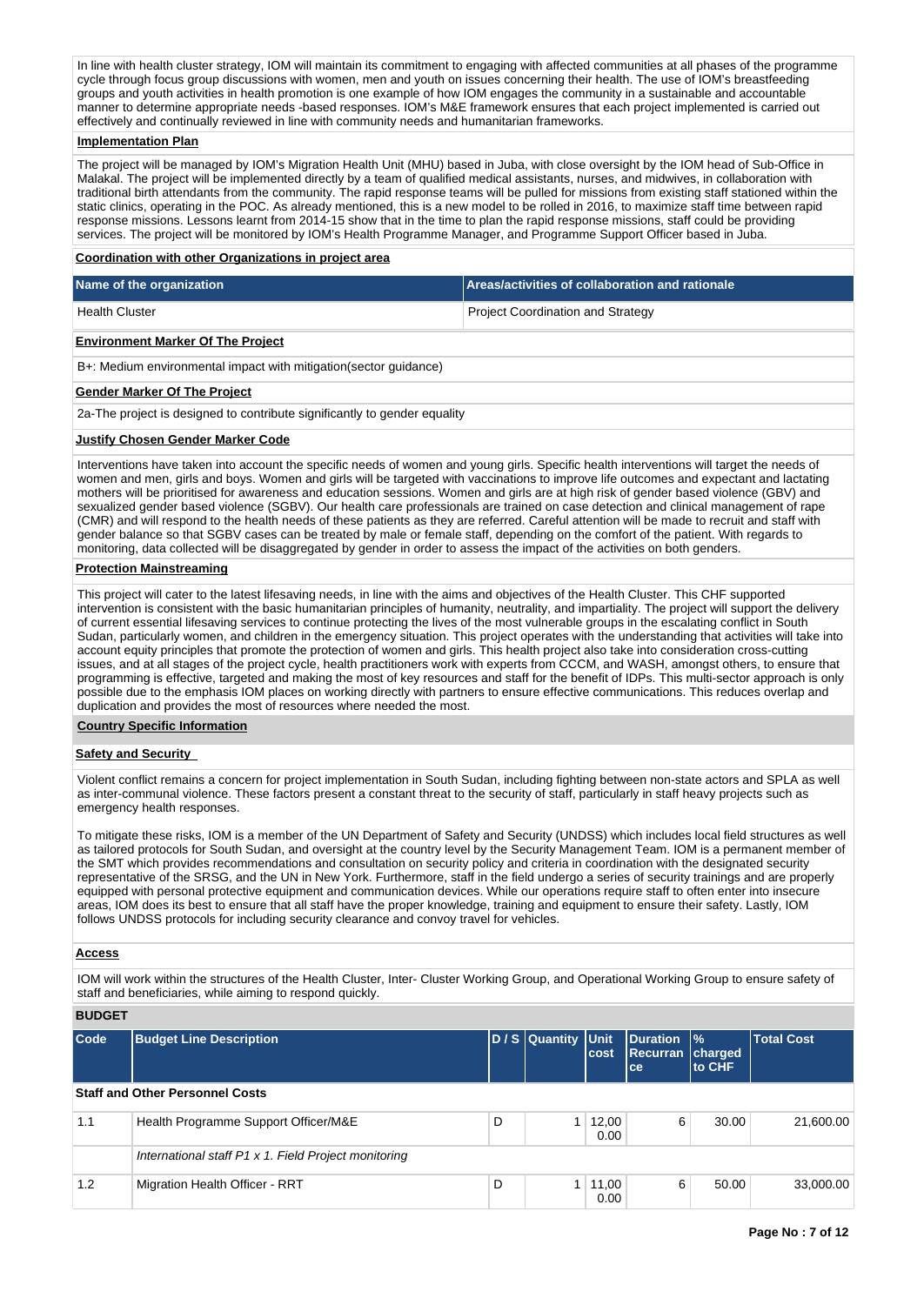|        | International staff P2 x1 RRT Roving                                                                                                                                                                                  |   |                |                        |   |        |            |  |  |  |  |
|--------|-----------------------------------------------------------------------------------------------------------------------------------------------------------------------------------------------------------------------|---|----------------|------------------------|---|--------|------------|--|--|--|--|
| 1.3    | Health Officer - Renk                                                                                                                                                                                                 | D |                | 2 11,00<br>0.00        | 6 | 50.00  | 66,000.00  |  |  |  |  |
|        | 2X International staff P1. Renk based                                                                                                                                                                                 |   |                |                        |   |        |            |  |  |  |  |
| 1.4    | <b>Senior Medical Assistant</b>                                                                                                                                                                                       | D |                | $2 \mid 2,300$<br>.00  | 6 | 50.00  | 13,800.00  |  |  |  |  |
|        | National staff G5 x 2. Renk and RRT roving.                                                                                                                                                                           |   |                |                        |   |        |            |  |  |  |  |
| 1.5    | <b>Clinical Officer</b>                                                                                                                                                                                               | D |                | $8 \mid 2,000$<br>.00  | 6 | 50.00  | 48,000.00  |  |  |  |  |
|        | National staff G4 x 8. Renk and RRT roving.                                                                                                                                                                           |   |                |                        |   |        |            |  |  |  |  |
| 1.6    | Nurse                                                                                                                                                                                                                 | D | 8              | 1,800<br>.00           | 6 | 50.00  | 43,200.00  |  |  |  |  |
|        | National staff G3 x 8. Renk and RRT roving.                                                                                                                                                                           |   |                |                        |   |        |            |  |  |  |  |
| 1.7    | Midwife                                                                                                                                                                                                               | D |                | 6 1,800<br>.00         | 6 | 50.00  | 32,400.00  |  |  |  |  |
|        | National staff G3 x 6. Renk and RRT roving.                                                                                                                                                                           |   |                |                        |   |        |            |  |  |  |  |
| 1.8    | Vaccinator                                                                                                                                                                                                            | D |                | 8 598.0<br>0           | 6 | 50.00  | 14,352.00  |  |  |  |  |
|        | Daily rates, field based.                                                                                                                                                                                             |   |                |                        |   |        |            |  |  |  |  |
| 1.9    | <b>Health Promoter</b>                                                                                                                                                                                                | D | 30             | 286.0<br>0             | 6 | 50.00  | 25,740.00  |  |  |  |  |
|        | Daily rates, field based.                                                                                                                                                                                             |   |                |                        |   |        |            |  |  |  |  |
| 1.10   | Registrar/Crowd Controller                                                                                                                                                                                            | D | 6 <sup>1</sup> | 416.0<br>0             | 6 | 50.00  | 7,488.00   |  |  |  |  |
|        | Daily rates, field based.                                                                                                                                                                                             |   |                |                        |   |        |            |  |  |  |  |
| 1.11   | Guard                                                                                                                                                                                                                 | D | 4 <sup>1</sup> | 600.0<br>0             | 6 | 50.00  | 7,200.00   |  |  |  |  |
|        | Daily rates, field based.                                                                                                                                                                                             |   |                |                        |   |        |            |  |  |  |  |
| 1.12   | <b>Traditional Birth Attendants</b>                                                                                                                                                                                   | D |                | 4 546.0<br>0           | 6 | 50.00  | 6,552.00   |  |  |  |  |
|        | Daily rates, field based.                                                                                                                                                                                             |   |                |                        |   |        |            |  |  |  |  |
| 1.13   | <b>Cleaner/Water Carrier</b>                                                                                                                                                                                          | D |                | 4 416.0<br>0           | 6 | 50.00  | 4,992.00   |  |  |  |  |
|        | Daily pay rates, based in field locations.                                                                                                                                                                            |   |                |                        |   |        |            |  |  |  |  |
| 1.14   | International Support Costs (Finance, Admin, HR, PSU,<br>Logistics and Procurement, IT, Security)                                                                                                                     | S | 4              | 16,00<br>0.00          | 6 | 5.00   | 19,200.00  |  |  |  |  |
|        | Field support staff that assist with various aspects of the project. This project will only charge 5% of the overall collective cost                                                                                  |   |                |                        |   |        |            |  |  |  |  |
| 1.15   | National Support Costs (Finance, Admin, HR, PSU, Logistics<br>and Procurement, IT, Security, Drivers)                                                                                                                 | S |                | $9 \mid 2,300$<br>.00  | 6 | 5.00   | 6,210.00   |  |  |  |  |
|        | Field support staff that assist with various aspects of the project. This project will only charge 5% of the overall collective cost                                                                                  |   |                |                        |   |        |            |  |  |  |  |
|        | <b>Section Total</b>                                                                                                                                                                                                  |   |                |                        |   |        | 349,734.00 |  |  |  |  |
|        | Supplies, Commodities, Materials                                                                                                                                                                                      |   |                |                        |   |        |            |  |  |  |  |
| 2.1    | <b>Medicines and Medical Commodities</b>                                                                                                                                                                              | D | 1 <sup>1</sup> | 10,00<br>0.00          | 1 | 100.00 | 10,000.00  |  |  |  |  |
|        | Medicines and supplies costs are calculated based average monthly consumption (ACM) reports from clinics. This included<br>medicines as well as medical supplies including syringes, gauze, cotton wool, gloves, etc. |   |                |                        |   |        |            |  |  |  |  |
| 2.2    | Transportation and Storage of Medicines and Medical<br>Commodities                                                                                                                                                    | D |                | $1 \mid 12,00$<br>0.00 | 2 | 75.00  | 18,000.00  |  |  |  |  |
|        | 2 x lump sums for necessary medical supplies. Cost includes freight, storage and distribution costs. Transportation costs<br>estimated using cargo flight costs from IOM vendors from 2015 to Renk (RRT $+$ RRT)      |   |                |                        |   |        |            |  |  |  |  |
|        | <b>Section Total</b>                                                                                                                                                                                                  |   |                |                        |   |        | 28,000.00  |  |  |  |  |
| Travel |                                                                                                                                                                                                                       |   |                |                        |   |        |            |  |  |  |  |
| 5.1    | <b>M&amp;E Travel</b>                                                                                                                                                                                                 | D | 1 <sup>1</sup> | 400.0<br>0             | 1 | 100.00 | 400.00     |  |  |  |  |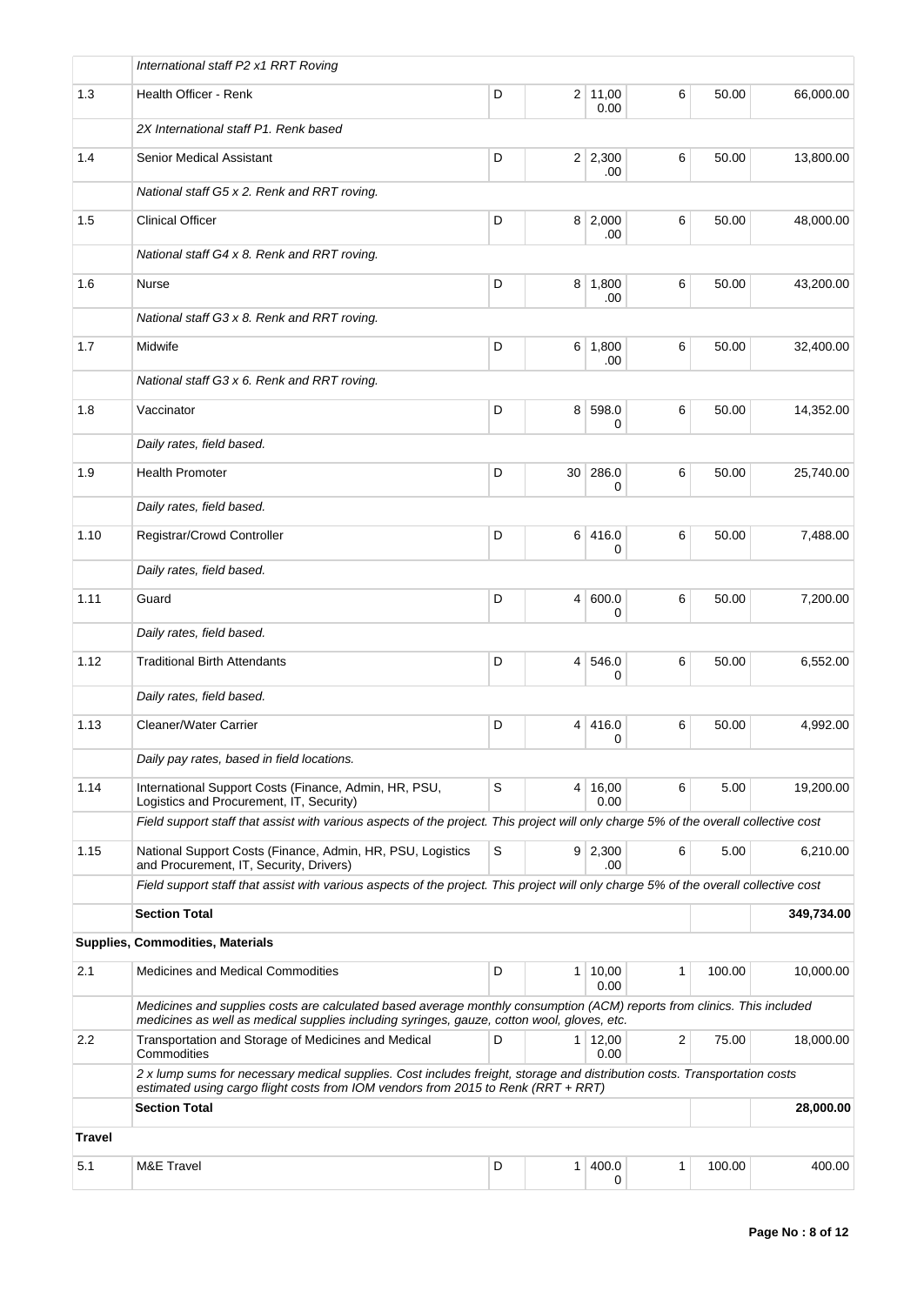|                         | Domestic - estimated number of trips based on previous experience and projected estimates. Based on UNHAS flight costs - 1<br>return flight. Each return is 400 USD per trip.                                                 |   |        |                         |              |        |            |  |  |  |  |  |
|-------------------------|-------------------------------------------------------------------------------------------------------------------------------------------------------------------------------------------------------------------------------|---|--------|-------------------------|--------------|--------|------------|--|--|--|--|--|
| 5.2                     | <b>M&amp;E DSA</b>                                                                                                                                                                                                            | D |        | 1   91.00               | 5            | 100.00 | 455.00     |  |  |  |  |  |
|                         | Domestic - estimated number of trips based on previous experience and projected estimates. Based on IOM standard costs -<br>91USD for estimated 5 days of DSA.                                                                |   |        |                         |              |        |            |  |  |  |  |  |
| 5.3                     | <b>RRT Travel</b>                                                                                                                                                                                                             | D |        | 16 500.0<br>0           | 1            | 100.00 | 8,000.00   |  |  |  |  |  |
|                         | Domestic - estimated number of trips based on previous experience and projected estimates. Based on UNHAS flight costs.<br>Each return is 400 USD per trip.                                                                   |   |        |                         |              |        |            |  |  |  |  |  |
| 5.4                     | <b>RRT DSA</b>                                                                                                                                                                                                                | D |        | 1   91.00               | 416          | 100.00 | 37,856.00  |  |  |  |  |  |
|                         | Domestic - estimated number of trips based on previous experience and projected estimates. Based on IOM standard costs -<br>91USD pppd                                                                                        |   |        |                         |              |        |            |  |  |  |  |  |
|                         | <b>Section Total</b>                                                                                                                                                                                                          |   |        |                         |              |        | 46,711.00  |  |  |  |  |  |
|                         | <b>General Operating and Other Direct Costs</b>                                                                                                                                                                               |   |        |                         |              |        |            |  |  |  |  |  |
| 7.1                     | Mobile and Semi-static Clinic Operations - Renk/month                                                                                                                                                                         | D |        | $1 \mid 2,500$<br>.00.  | 6            | 75.00  | 11,250.00  |  |  |  |  |  |
|                         | Clinic costs estimated based on average monthly expenditure over 2015, monthly costs include repair of infrastructure (e.g. tents,<br>fencing supplies) and supplies as needed (solar lights, buckets, beds, linens, etc.)    |   |        |                         |              |        |            |  |  |  |  |  |
| 7.2                     | <b>RRT Field Operations</b>                                                                                                                                                                                                   | D |        | 3 2,000<br>.00          | $\mathbf{1}$ | 100.00 | 6,000.00   |  |  |  |  |  |
|                         | Cost per mission - includes on the ground logistical support for missions.                                                                                                                                                    |   |        |                         |              |        |            |  |  |  |  |  |
| 7.3                     | Office Rent, Maintenance, Utilities and Other Common Costs                                                                                                                                                                    | S |        | $1 \mid 125,0$<br>00.00 | 6            | 1.20   | 9,000.00   |  |  |  |  |  |
|                         | Shared costs are directly linked to the project implementation, based on a well-justified, reasonable and fair allocation system.<br>Rent, cleaning, water, electricity. Project only charged 1% of entire costs for mission. |   |        |                         |              |        |            |  |  |  |  |  |
| 7.4                     | <b>Communication Costs</b>                                                                                                                                                                                                    | D |        | 1   80,00<br>0.00       | 6            | 1.20   | 5,760.00   |  |  |  |  |  |
|                         | Standard communication costs supplies for use by project staff. This project only charged 1% of yearly cost.                                                                                                                  |   |        |                         |              |        |            |  |  |  |  |  |
| 7.5                     | Vehicle Running Costs                                                                                                                                                                                                         | S |        | 1 110,0<br>00.00        | 6            | 1.20   | 7,920.00   |  |  |  |  |  |
|                         | Costs include fuel, repair and maintenance and other vehicle related costs, project charged 2% of entire mission's yearly cost                                                                                                |   |        |                         |              |        |            |  |  |  |  |  |
| 7.6                     | Security & Shared Radio Room Costs                                                                                                                                                                                            | S |        | $1 \mid 145.0$<br>00.00 | 6            | 1.20   | 10,440.00  |  |  |  |  |  |
|                         | Security contract costs and common radio costs project charged 2% of entire costs for mission of yearly cost.                                                                                                                 |   |        |                         |              |        |            |  |  |  |  |  |
| 7.7                     | <b>Other Office Costs</b>                                                                                                                                                                                                     | D |        | $1 \mid 25,28$<br>5.00  | 6            | 1.20   | 1,820.52   |  |  |  |  |  |
|                         | Costs include bank charges, office supplies and materials and other office costs not covered by other budget lines, project<br>charged 1.5% of entire mission's yearly costs                                                  |   |        |                         |              |        |            |  |  |  |  |  |
|                         | <b>Section Total</b>                                                                                                                                                                                                          |   |        |                         |              |        | 52,190.52  |  |  |  |  |  |
| <b>SubTotal</b>         |                                                                                                                                                                                                                               |   | 127.00 |                         |              |        | 476,635.52 |  |  |  |  |  |
| Direct                  |                                                                                                                                                                                                                               |   |        |                         |              |        | 423,865.52 |  |  |  |  |  |
| Support                 |                                                                                                                                                                                                                               |   |        |                         |              |        | 52,770.00  |  |  |  |  |  |
| <b>PSC Cost</b>         |                                                                                                                                                                                                                               |   |        |                         |              |        |            |  |  |  |  |  |
| <b>PSC Cost Percent</b> |                                                                                                                                                                                                                               |   |        |                         |              |        | 7.00       |  |  |  |  |  |
| <b>PSC Amount</b>       |                                                                                                                                                                                                                               |   |        |                         |              |        | 33,364.49  |  |  |  |  |  |
| <b>Total Cost</b>       |                                                                                                                                                                                                                               |   |        |                         |              |        | 510,000.01 |  |  |  |  |  |
|                         | <b>Grand Total CHF Cost</b>                                                                                                                                                                                                   |   |        |                         |              |        | 510,000.01 |  |  |  |  |  |